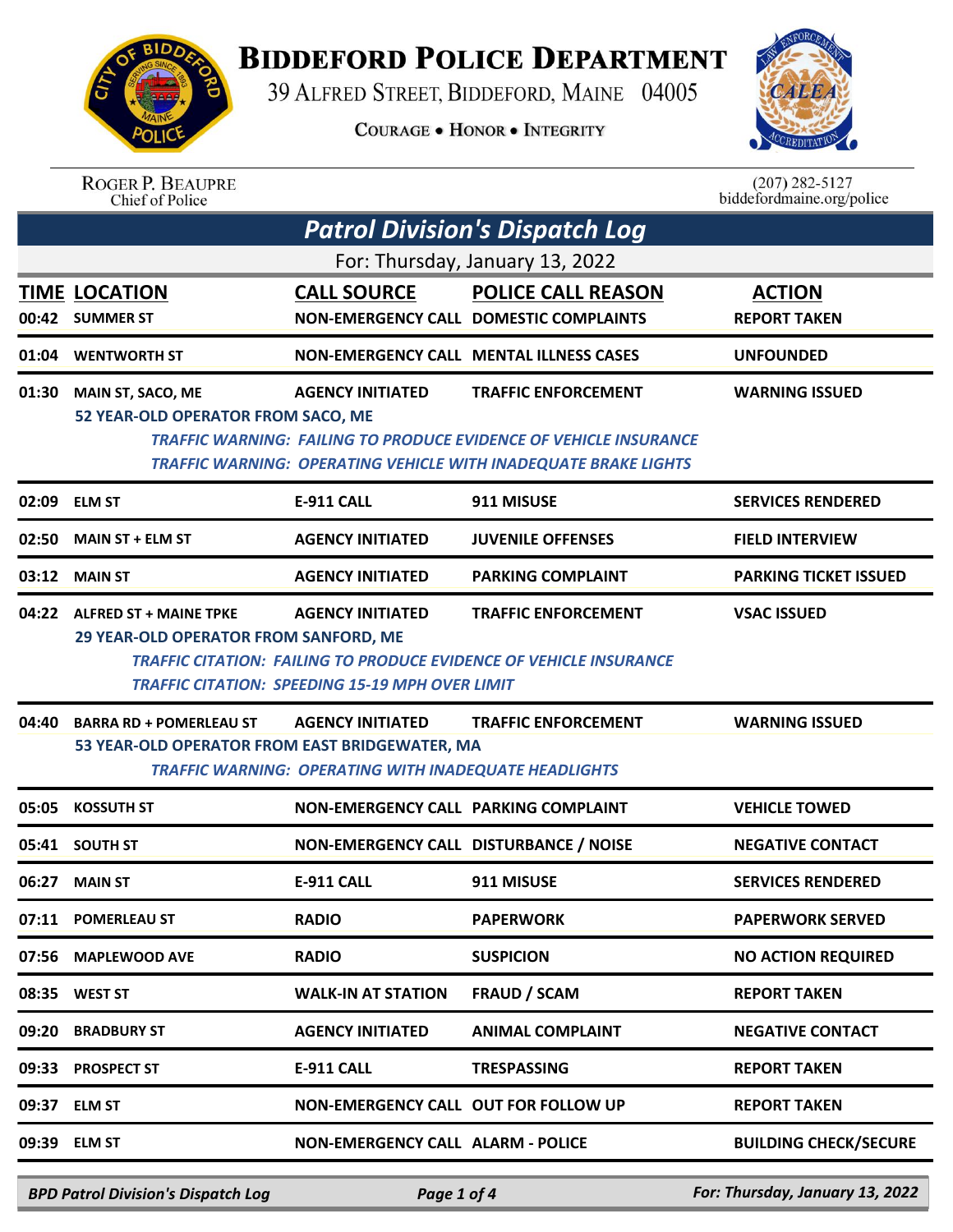|       | <b>TIME LOCATION</b><br>10:18 ALFRED ST                                  | <b>CALL SOURCE</b><br><b>RADIO</b>                                                                                                              | <b>POLICE CALL REASON</b><br><b>TRESPASSING</b>                                                                                                                                                                                                                                                  | <b>ACTION</b><br><b>SERVICES RENDERED</b> |
|-------|--------------------------------------------------------------------------|-------------------------------------------------------------------------------------------------------------------------------------------------|--------------------------------------------------------------------------------------------------------------------------------------------------------------------------------------------------------------------------------------------------------------------------------------------------|-------------------------------------------|
| 11:06 | <b>MAIN ST</b>                                                           |                                                                                                                                                 | NON-EMERGENCY CALL VEHICLE CRASH - POLICE ONLY                                                                                                                                                                                                                                                   | <b>STATE FORM TAKEN</b>                   |
|       | 11:07 POOL ST<br><b>49 YEAR-OLD OPERATOR FROM WINDHAM, ME</b>            | <b>AGENCY INITIATED</b><br><b>TRAFFIC WARNING: SPEEDING 10-14 MPH OVER LIMIT</b>                                                                | <b>TRAFFIC ENFORCEMENT</b>                                                                                                                                                                                                                                                                       | <b>WARNING ISSUED</b>                     |
|       | 11:10 CATHEDRAL OAKS DR                                                  | NON-EMERGENCY CALL CRIMINAL MISCHIEF                                                                                                            |                                                                                                                                                                                                                                                                                                  | <b>REPORT TAKEN</b>                       |
|       | 11:15 POOL ST                                                            | <b>AGENCY INITIATED</b>                                                                                                                         | <b>TRAFFIC ENFORCEMENT</b>                                                                                                                                                                                                                                                                       | <b>SUMMONS ISSUED</b>                     |
|       |                                                                          | <b>TRAFFIC CITATION: OAS - FAILURE TO PAY FINE</b><br><b>TRAFFIC WARNING: SPEEDING 1-9 MPH OVER LIMIT</b>                                       | DEFENDANT: ADAM MONTGOMERY  AGE: 39  RESIDENT OF: SCARBOROUGH, ME<br><b>CHARGE: REFUSING TO SUBMIT TO ARREST OR DETENTION-REFUSAL TO STOP</b><br><b>TRAFFIC CITATION: FAILING TO PRODUCE EVIDENCE OF VEHICLE INSURANCE</b><br>TRAFFIC CITATION: OPERATE VEHICLE W/O VALID INSPECTION CERTIFICATE |                                           |
|       | 12:08 SUMMER ST                                                          | NON-EMERGENCY CALL ESCORTS / RELAYS                                                                                                             |                                                                                                                                                                                                                                                                                                  | <b>SERVICES RENDERED</b>                  |
|       | 12:08 BIDDEFORD GATEWAY CTR                                              | <b>E-911 CALL</b>                                                                                                                               | <b>SUSPICION</b>                                                                                                                                                                                                                                                                                 | <b>SERVICES RENDERED</b>                  |
|       | 12:09 POOL ST<br>21 YEAR-OLD OPERATOR FROM BIDDEFORD, ME                 | <b>AGENCY INITIATED</b><br><b>TRAFFIC WARNING: SPEEDING 1-9 MPH OVER LIMIT</b>                                                                  | <b>TRAFFIC ENFORCEMENT</b><br><b>TRAFFIC CITATION: FAILING TO PRODUCE EVIDENCE OF VEHICLE INSURANCE</b>                                                                                                                                                                                          | <b>VSAC ISSUED</b>                        |
| 12:23 | <b>POOL ST</b><br><b>19 YEAR-OLD OPERATOR FROM SALT LAKE CITY, UT</b>    | <b>AGENCY INITIATED</b><br><b>TRAFFIC WARNING: FAILING TO CARRY VEHICLE REGISTRATION</b><br><b>TRAFFIC WARNING: SPEEDING 1-9 MPH OVER LIMIT</b> | <b>TRAFFIC ENFORCEMENT</b>                                                                                                                                                                                                                                                                       | <b>WARNING ISSUED</b>                     |
|       | 12:26 ELM ST                                                             |                                                                                                                                                 | NON-EMERGENCY CALL PROTECTION FROM ABUSE SERVICE PAPERWORK SERVED                                                                                                                                                                                                                                |                                           |
| 12:31 | <b>POOL ST + COLUMBUS WAY</b><br>25 YEAR-OLD OPERATOR FROM BIDDEFORD, ME | <b>AGENCY INITIATED</b><br><b>TRAFFIC WARNING: SPEEDING 10-14 MPH OVER LIMIT</b>                                                                | <b>TRAFFIC ENFORCEMENT</b>                                                                                                                                                                                                                                                                       | <b>WARNING ISSUED</b>                     |
| 12:38 | <b>ALFRED ST</b>                                                         | <b>WALK-IN AT STATION</b>                                                                                                                       | <b>HARASSMENT</b>                                                                                                                                                                                                                                                                                | <b>SERVICES RENDERED</b>                  |
|       | 12:42 ALFRED ST + MARSHALL AVE<br>53 YEAR-OLD OPERATOR FROM LIMERICK, ME | <b>AGENCY INITIATED</b><br><b>TRAFFIC WARNING: SPEEDING 10-14 MPH OVER LIMIT</b>                                                                | <b>TRAFFIC ENFORCEMENT</b>                                                                                                                                                                                                                                                                       | <b>WARNING ISSUED</b>                     |
| 12:42 | <b>BRADBURY ST</b>                                                       | <b>AGENCY INITIATED</b>                                                                                                                         | <b>ANIMAL COMPLAINT</b>                                                                                                                                                                                                                                                                          | <b>SERVICES RENDERED</b>                  |
| 12:50 | <b>ALFRED ST</b><br><b>63 YEAR-OLD OPERATOR FROM DAYTON, ME</b>          | <b>AGENCY INITIATED</b><br><b>TRAFFIC WARNING: SPEEDING 1-9 MPH OVER LIMIT</b>                                                                  | <b>TRAFFIC ENFORCEMENT</b>                                                                                                                                                                                                                                                                       | <b>WARNING ISSUED</b>                     |
| 12:57 | <b>ALFRED ST</b><br>33 YEAR-OLD OPERATOR FROM SACO, ME                   | <b>AGENCY INITIATED</b><br><b>TRAFFIC WARNING: SPEEDING 10-14 MPH OVER LIMIT</b>                                                                | <b>TRAFFIC ENFORCEMENT</b>                                                                                                                                                                                                                                                                       | <b>WARNING ISSUED</b>                     |
|       | <b>BPD Patrol Division's Dispatch Log</b>                                | Page 2 of 4                                                                                                                                     |                                                                                                                                                                                                                                                                                                  | For: Thursday, January 13, 2022           |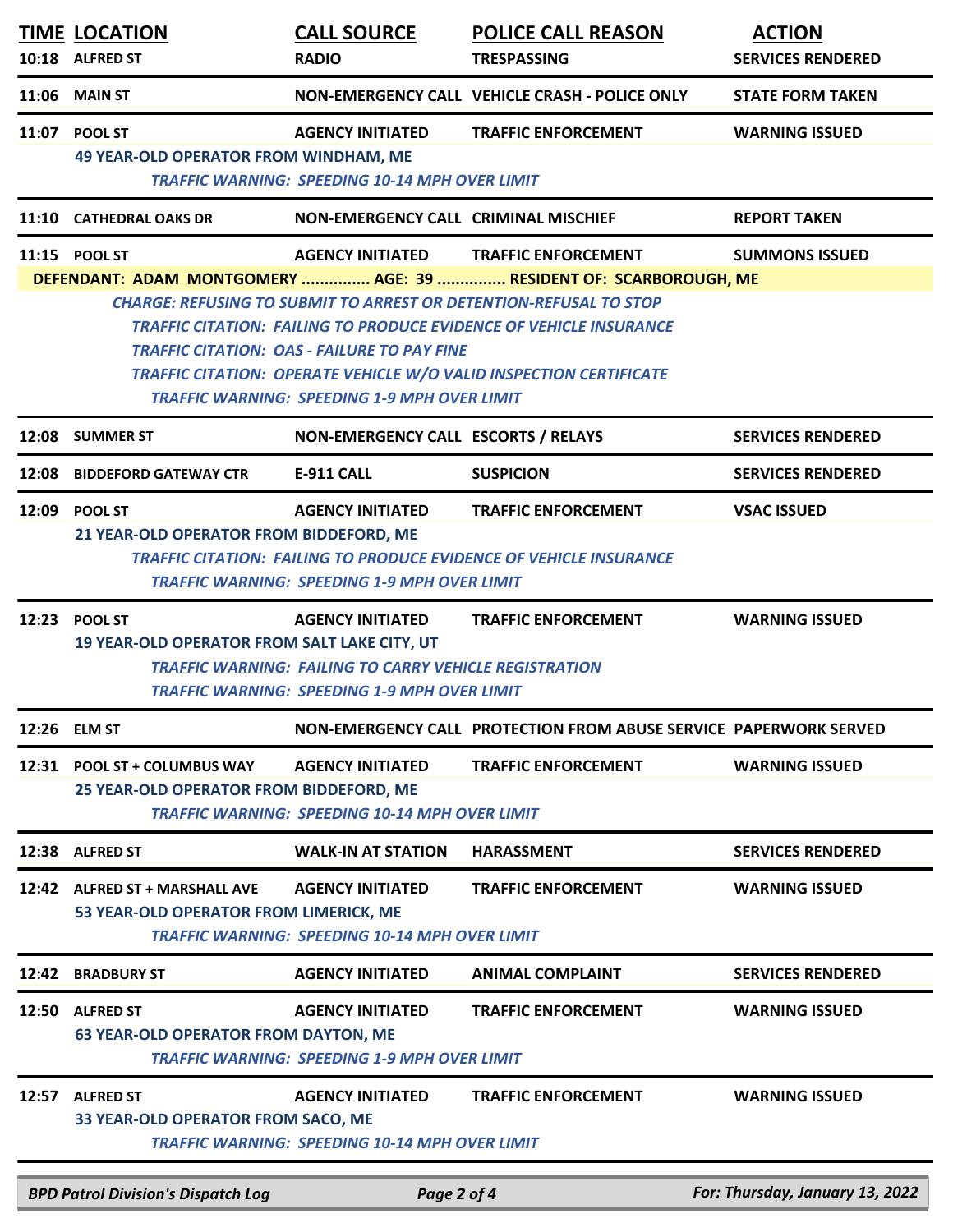| 13:04 | <b>TIME LOCATION</b><br><b>ALFRED ST</b><br>80 YEAR-OLD OPERATOR FROM OLD ORCHARD BEACH, ME | <b>CALL SOURCE</b><br><b>AGENCY INITIATED</b><br><b>TRAFFIC WARNING: SPEEDING 10-14 MPH OVER LIMIT</b>            | <b>POLICE CALL REASON</b><br><b>TRAFFIC ENFORCEMENT</b>                                                                                          | <b>ACTION</b><br><b>WARNING ISSUED</b> |
|-------|---------------------------------------------------------------------------------------------|-------------------------------------------------------------------------------------------------------------------|--------------------------------------------------------------------------------------------------------------------------------------------------|----------------------------------------|
|       | 13:13 WENTWORTH ST                                                                          | <b>OTHER</b>                                                                                                      | <b>MENTAL ILLNESS CASES</b>                                                                                                                      | <b>SERVICES RENDERED</b>               |
|       | 13:14 POOL ST<br><b>45 YEAR-OLD OPERATOR FROM SANFORD, ME</b>                               | <b>AGENCY INITIATED</b><br><b>TRAFFIC WARNING: SPEEDING 10-14 MPH OVER LIMIT</b>                                  | <b>TRAFFIC ENFORCEMENT</b><br><b>TRAFFIC WARNING: OPERATING VEHICLE WITH INADEQUATE BRAKE LIGHTS</b>                                             | <b>WARNING ISSUED</b>                  |
|       | 13:22 POOL ST<br>50 YEAR-OLD OPERATOR FROM WESTBROOK, ME                                    | <b>AGENCY INITIATED</b><br><b>TRAFFIC WARNING: SPEEDING 1-9 MPH OVER LIMIT</b>                                    | <b>TRAFFIC ENFORCEMENT</b>                                                                                                                       | <b>WARNING ISSUED</b>                  |
| 13:30 | <b>ELM ST</b>                                                                               | <b>E-911 CALL</b>                                                                                                 | <b>VEHICLE CRASH - POLICE ONLY</b>                                                                                                               | <b>STATE FORM TAKEN</b>                |
| 13:33 | <b>POOL ST</b><br><b>67 YEAR-OLD OPERATOR FROM BIDDEFORD, ME</b>                            | <b>AGENCY INITIATED</b><br><b>TRAFFIC WARNING: SPEEDING 1-9 MPH OVER LIMIT</b>                                    | <b>TRAFFIC ENFORCEMENT</b>                                                                                                                       | <b>WARNING ISSUED</b>                  |
|       | 13:37 POOL ST<br>27 YEAR-OLD OPERATOR FROM BIDDEFORD, ME                                    | <b>AGENCY INITIATED</b><br><b>TRAFFIC WARNING: SPEEDING 10-14 MPH OVER LIMIT</b>                                  | <b>TRAFFIC ENFORCEMENT</b><br><b>TRAFFIC CITATION: FAILING TO PRODUCE EVIDENCE OF VEHICLE INSURANCE</b>                                          | <b>VSAC ISSUED</b>                     |
| 13:47 | <b>POOL ST</b><br>21 YEAR-OLD OPERATOR FROM HUDSON, NH                                      | <b>AGENCY INITIATED</b><br><b>TRAFFIC CITATION: SPEEDING 15-19 MPH OVER LIMIT</b>                                 | <b>TRAFFIC ENFORCEMENT</b>                                                                                                                       | <b>VSAC ISSUED</b>                     |
| 13:57 | <b>POOL ST</b><br>60 YEAR-OLD OPERATOR FROM BIDDEFORD, ME                                   | <b>AGENCY INITIATED</b><br><b>TRAFFIC CITATION: SPEEDING 15-19 MPH OVER LIMIT</b>                                 | <b>TRAFFIC ENFORCEMENT</b>                                                                                                                       | <b>VSAC ISSUED</b>                     |
|       | 14:09 POOL ST                                                                               | <b>AGENCY INITIATED</b>                                                                                           | <b>TRAFFIC ENFORCEMENT</b>                                                                                                                       | <b>SUMMONS ISSUED</b>                  |
|       |                                                                                             | <b>CHARGE: OPERATING WITH EXPIRED LICENSE OVER 90 DAYS</b><br><b>TRAFFIC WARNING: SPEEDING 1-9 MPH OVER LIMIT</b> | DEFENDANT: JASON MICHAEL BOISVERT  AGE: 30  RESIDENT OF: PARSONSFIELD, ME<br>TRAFFIC WARNING: FAILING TO NOTIFY STATE OF NAME AND ADDRESS CHANGE |                                        |
| 14:24 | <b>BRADBURY ST</b>                                                                          | <b>AGENCY INITIATED</b>                                                                                           | <b>ANIMAL COMPLAINT</b>                                                                                                                          | <b>SERVICES RENDERED</b>               |
|       | 14:28 POOL ST<br><b>43 YEAR-OLD OPERATOR FROM BIDDEFORD, ME</b>                             | <b>AGENCY INITIATED</b><br><b>TRAFFIC WARNING: SPEEDING 1-9 MPH OVER LIMIT</b>                                    | <b>TRAFFIC ENFORCEMENT</b><br>TRAFFIC CITATION: FAILING TO PRODUCE EVIDENCE OF VEHICLE INSURANCE                                                 | <b>VSAC ISSUED</b>                     |
|       | 15:18 UNION ST                                                                              | <b>AGENCY INITIATED</b>                                                                                           | <b>OUT FOR FOLLOW UP</b>                                                                                                                         | <b>SERVICES RENDERED</b>               |
|       | 15:25 GRANITE ST                                                                            |                                                                                                                   | NON-EMERGENCY CALL OUT FOR FOLLOW UP                                                                                                             | <b>SERVICES RENDERED</b>               |
|       | 15:34 STATE ST                                                                              | <b>NON-EMERGENCY CALL SUSPICION</b>                                                                               |                                                                                                                                                  | <b>SERVICES RENDERED</b>               |
|       |                                                                                             |                                                                                                                   |                                                                                                                                                  |                                        |

*BPD Patrol Division's Dispatch Log Page 3 of 4 For: Thursday, January 13, 2022*